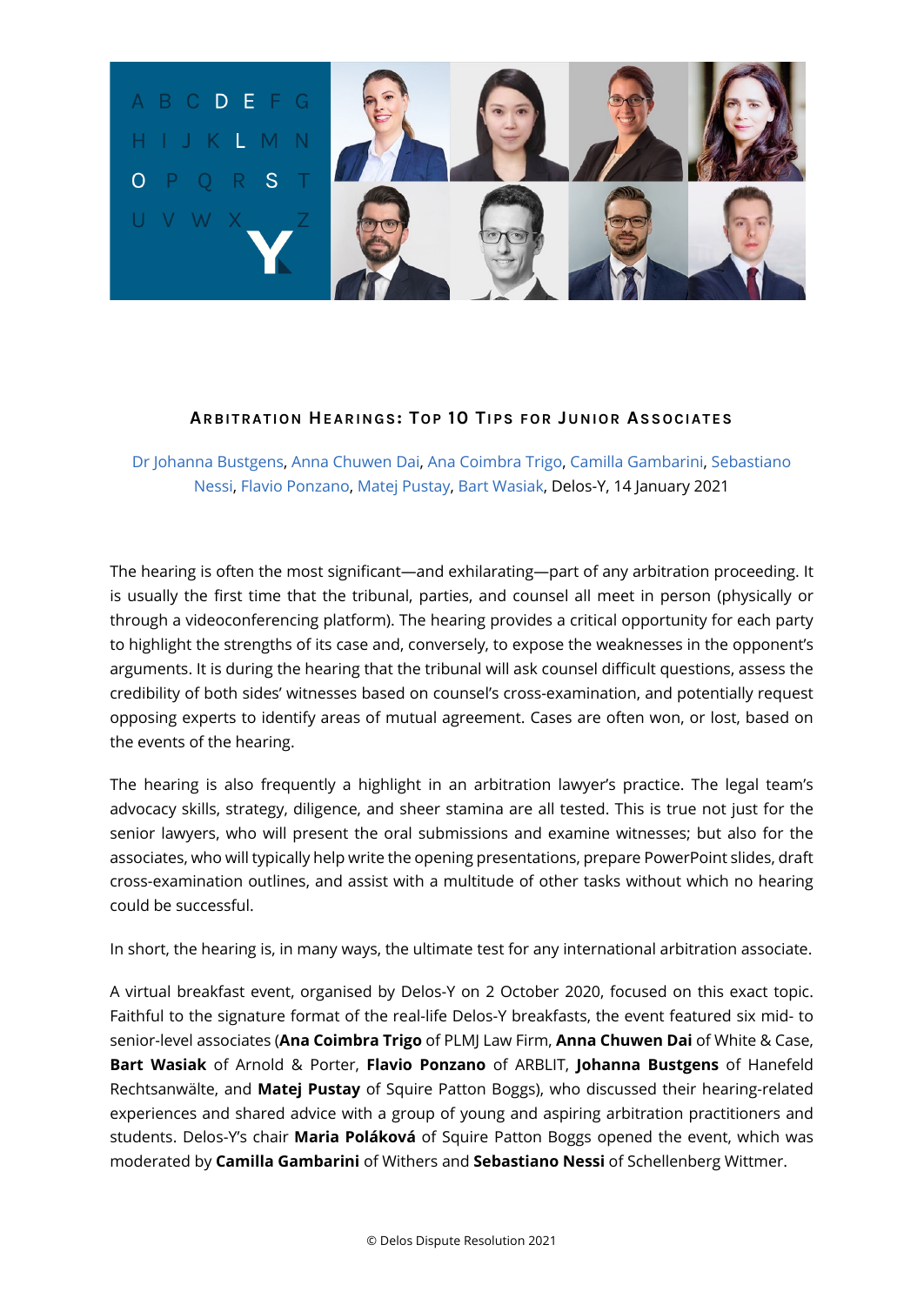

The speakers and the moderators have compiled the following list of top 10 tips for junior associates. This list is designed to provide practical advice for junior practitioners asked to assist with an arbitration hearing—to help them prepare for, survive, and even enjoy and shine at the hearing. The article also includes a "bonus" section, aimed at associates who act as tribunal secretaries.

## **1. Anticipate the hearing from the outset of the case**

You should not think of the hearing as a discrete event, unconnected to the written phase of the arbitration. Instead, consider it as the climax of the case: an opportunity for the tribunal to test the evidence and arguments that the parties have presented in their briefs.

As an associate, you should anticipate, from the very outset of the arbitration, what might happen at the hearing. For example, when drafting the facts section of a written pleading, you should ensure that all your assertions are backed up by concrete evidence, to avoid the risk that the opposing counsel—or the tribunal—will point out the lack of evidentiary support at the hearing. When you develop legal arguments, avoid any logical fallacies that the opposing counsel could identify in their oral submissions at the hearing. And, when you are involved in the drafting of witness statements, ensure that they accurately reflect the witnesses' recollection, to avoid the risk of a witness contradicting his or her own testimony on cross-examination.

In short, as an associate, you should ensure that your client's case withstands scrutiny: be critical of your own arguments; discuss with the team how to address any weak points; choose experts and witnesses who you think will do well on cross-examination; guard against avoidable mistakes; and *never* misrepresent the evidence. That way, you will put yourself in the best possible position for the hearing.

# **2. Do not undervalue the importance of your role**

As a junior member of the counsel team, you may feel that you have little to offer. That is not true; in fact, your contribution is invaluable.

Your senior colleagues, who will be playing a more active role in the hearing, will prepare carefully for the hearing and review all the key documents. But there is only so much that any single person can do; and, for time and budgetary reasons, the partners will not be able to read and memorise every single exhibit.

This is where you come in. As an associate, you are likely to be—and indeed may be *expected* to be—more familiar with the record than anyone else. You will have conducted the legal and factual research; checked citations; corrected translations; and sifted through the document production. You will have taken notes during witness interviews and reviewed early drafts of the expert reports.

Even if you are familiar only with certain discrete aspects of the case, you should think of yourself as an expert on those issues. For example, when preparing for your witness's hearing testimony,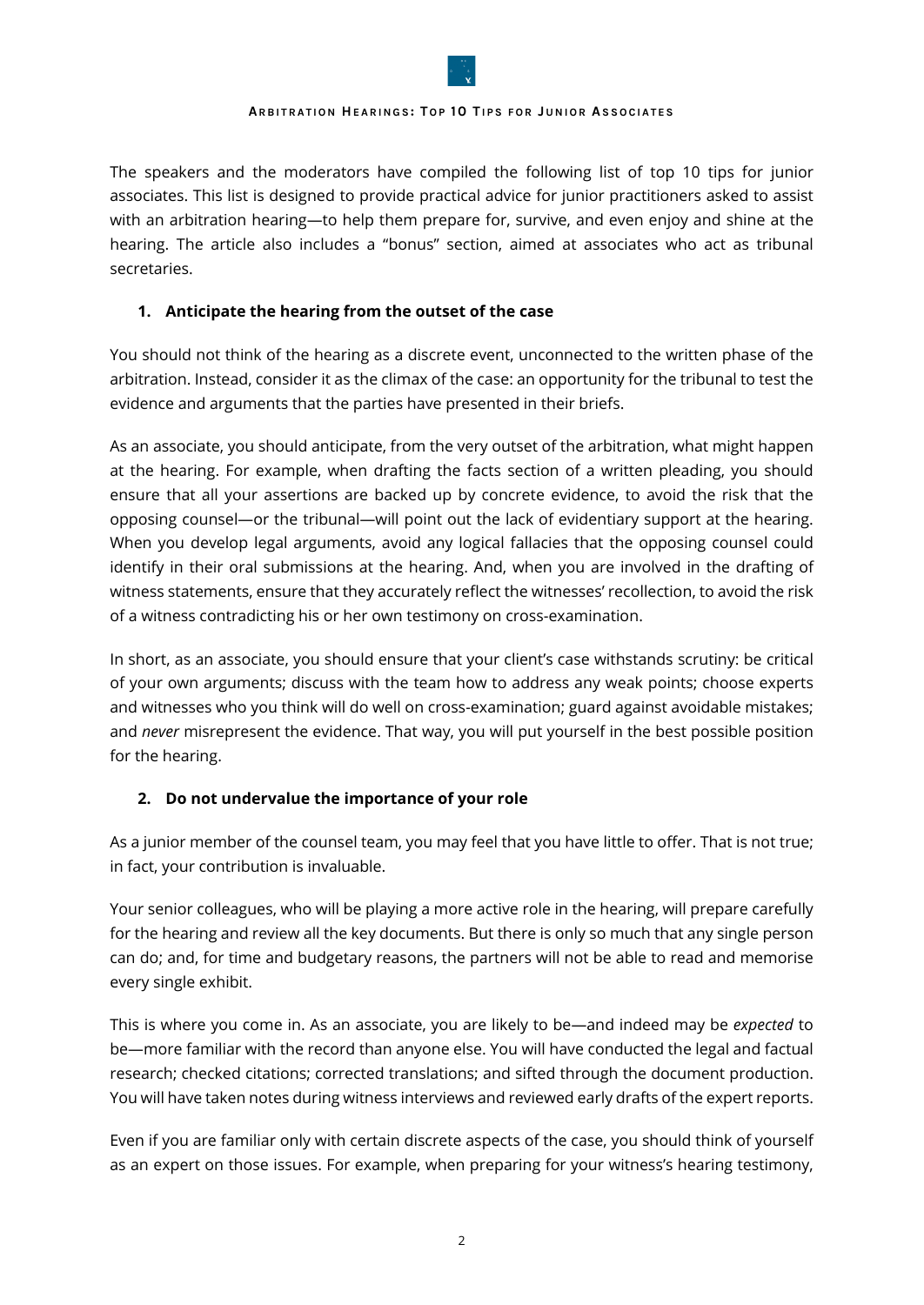

remind the partner about any concerns that the witness long ago expressed about an aspect of his or her testimony. When the relevant subject comes up during the opening statements, pull out the useful admission that the opposing side made in its document production requests. And, when in the midst of a cross-examination the opposing counsel asserts something you know to be untrue, let your partner know (for example, by passing on a post-it note with the number and summary of the exhibit that undermines the other party's argument).

# **3. Be on top of practicalities**

As an associate, you should anticipate any issues that may occur at the hearing and try to prevent them from occurring. This is especially true in relation to procedural and logistical issues, on which the partners may not have time to focus. In the current world of virtual hearings in particular, senior team members may rely on you for quick and reliable technical assistance (see point **8** below).

There are numerous practicalities that, as a junior associate, you should consider in advance of the hearing: Will it be possible to print out and copy documents at the hearing venue? Are there enough electric sockets for everyone's laptops? Has the necessary equipment, such as a podium or whiteboard, been placed in the hearing room?

You should also think about the needs of your team: Are the team members aware that they will need to bring to the hearing venue their IDs and/or security passes? Do you have the phone numbers of the witnesses and experts, in case it becomes necessary to contact them urgently? Will there be sufficient office supplies or snacks in the hotel conference room?

It is advisable and good practice to have a checklist that sets out all issues that you should consider in advance. If it is your first hearing, speak with your more experienced colleagues, including paralegals, and ask for their advice.

# **4. Get to know the lawyers you will be assisting**

Everyone is different. To assist partners and senior associates effectively, you must get to know them and their expectations.

Ask your seniors directly and/or talk with your fellow associates. Some seniors are good at cooperating with others; others will want to work primarily on their own. Some will know the case well, whereas others will "parachute in" for the hearing (and will need significant help with the preparations). One partner will do his or her prep work weeks in advance; another, only a few days before the hearing. Some need their sleep and will check out at midnight; others will work seemingly non-stop. One partner may ask for a full cross-examination outline, whereas another will only scribble down a list of the key exhibits.

Depending on who you are dealing with, adjust your approach; find different ways of being helpful; and be respectful of people's peculiarities (which may become more pronounced due to stress!).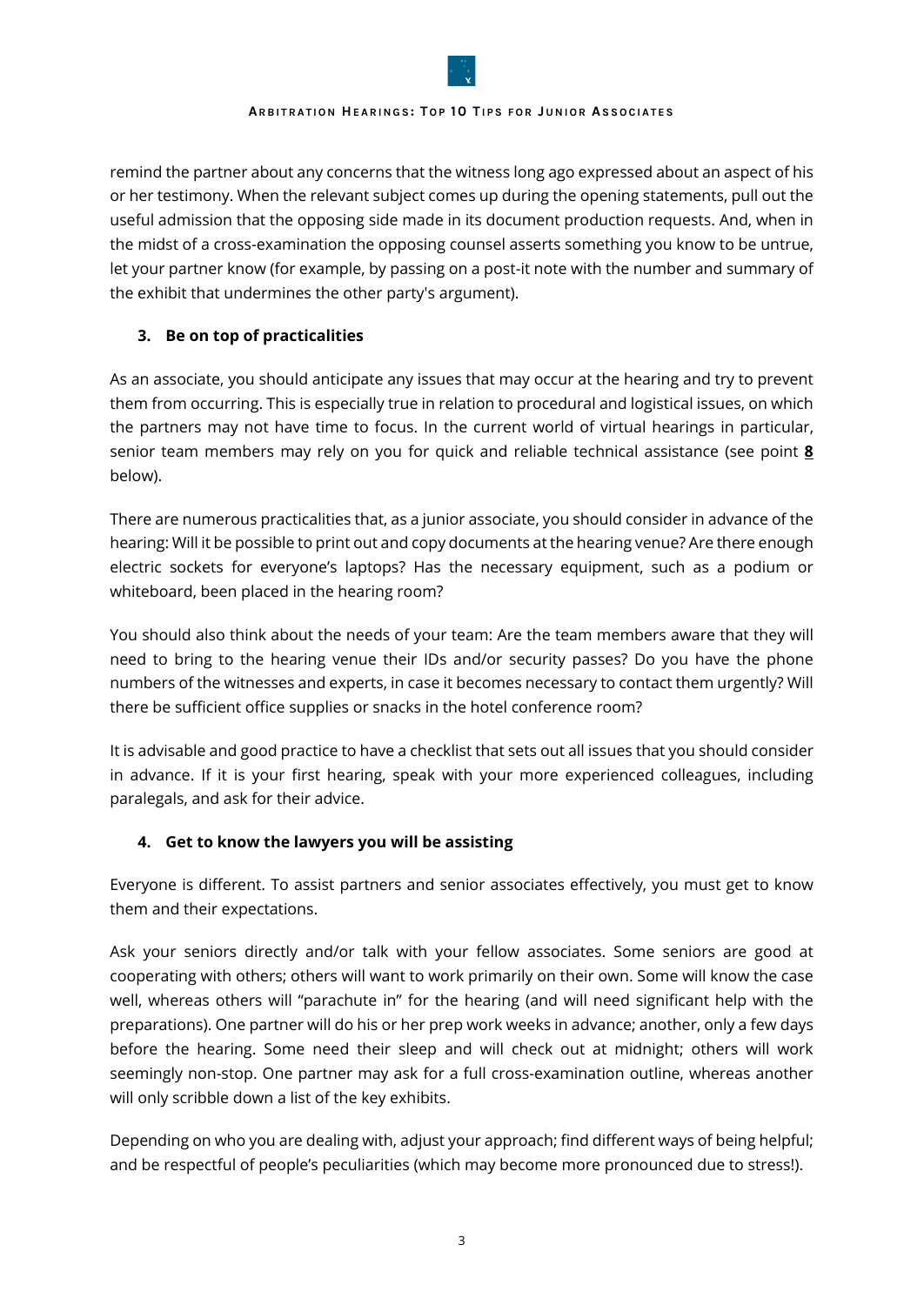

## **5. Be proactive with respect to the examination of witnesses**

Cross-examination of witnesses is a key part of any merits hearing. While it is usually the partners, counsel, or senior associates who will conduct the cross-examination, this does not mean that, as a junior associate, you have no role to play. Be proactive and ask your senior colleagues if you can help them prepare the cross-examination outlines—after all, you already know the record and are very well positioned to assist.

If your colleagues ask you to draft the initial cross-examination outline, you should first consider your side's "case theory" and identify the aspects of the case to which the witness's testimony is relevant. Before you put pen to paper, think about the objectives that the cross-examination should achieve: Which aspects of the witness statement (if they are taken to be true) are most problematic to your case? What admissions would be most valuable? Are there grounds for discrediting the witness? Resist the temptation to suggest questions about each "weak point" that you have identified in the witness's testimony; instead, consider if the issue is truly relevant to the dispute.

In preparation for the hearing, consider both procedural and substantive issues. Double-check the procedural orders for any specific rules that apply to cross-examination of witnesses. Review the witness statement multiple times. Think about any issues on which the witness could reasonably be expected to testify, but which are not addressed in the witness statement. If the witness statement was submitted in a foreign language with a translation into the language of the proceeding, ensure that the translation is accurate. Review all the documents that the witness cites, and check whether they fully support the witness's testimony. Search across all case exhibits for references to the witness's name. Google his or her name, and see whether you can find potentially "impeaching" material.

Once you have a cross-examination script, help your senior colleagues to prepare the crossexamination bundle: Gather all the relevant documents, prepare a chronological index, and highlight all relevant passages. Check, double-check, and triple-check that everything is in order.

In addition to assisting with the cross-examination of the opposing party's witnesses, volunteer also to help with the preparation of "your own" witnesses. Ask the partners if you can talk the witness through the hearing process, prepare and conduct a mock cross-examination, and be the witness's point of contact in the days leading up to the hearing. (The extent to which you can help prepare a witness will depend on the professional rules that apply in your jurisdiction.) Finally, bear in mind that the witness will likely be nervous and have many questions. Provide him or her with reassurance, but also ensure that the witness does the necessary preparations. After the crossexamination, take a moment to thank the witness and offer a quick debrief.

## **6. Be observant**

As Aaron Burr in "Hamilton" said, the opportunity to "be in the room where it happens" is one you don't want to miss. As a junior associate, you can be the extra pair of eyes and ears that will allow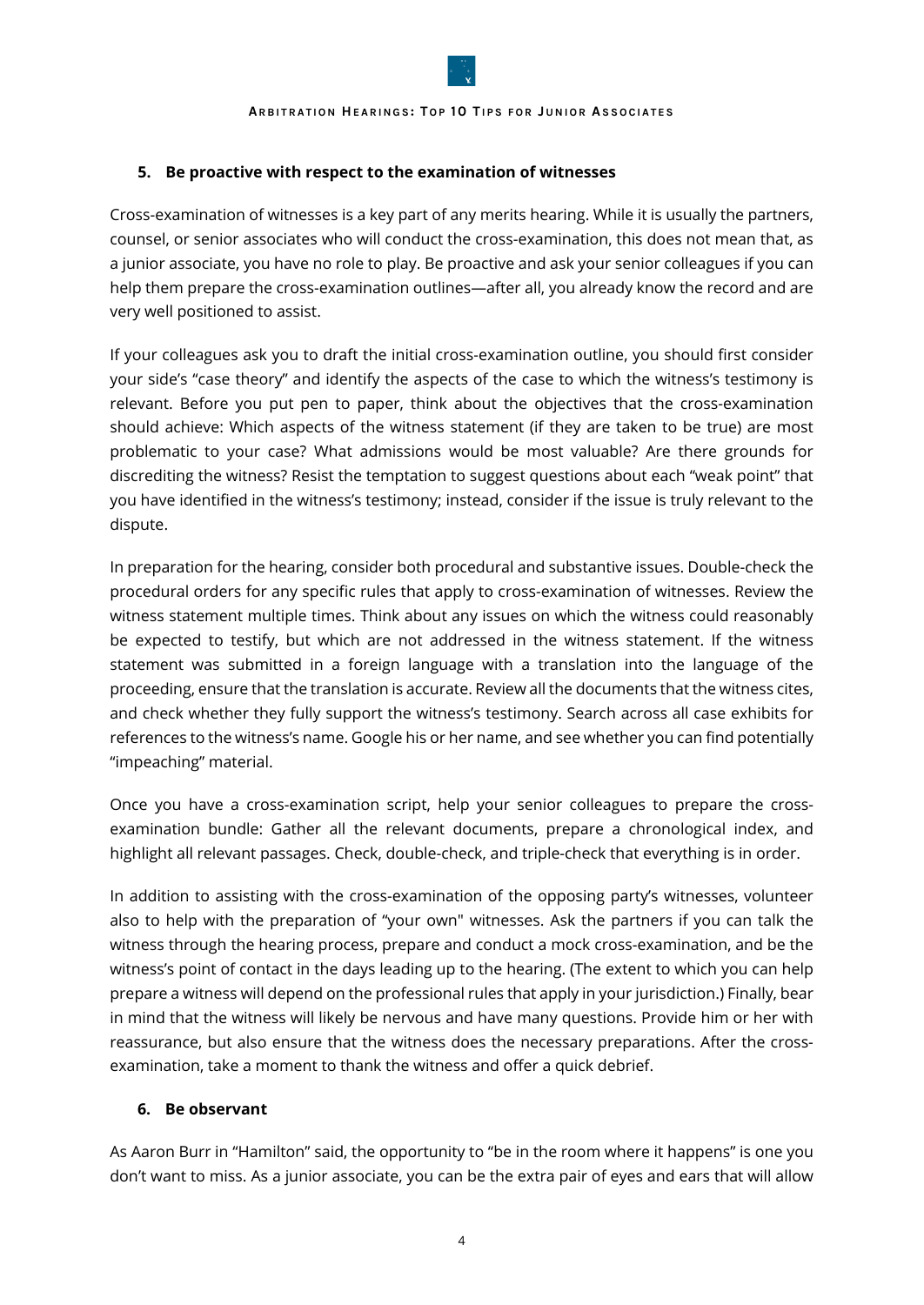your more senior colleagues to focus on the key tasks at hand, while knowing that someone is watching and listening to what is happening in the hearing room.

What does being observant mean in practice? First, it means keeping an eye on the tribunal. Watch the tribunal members' body language and facial reactions. Does the president appear to be listening? Are the arbitrators looking at the right document? Do they seem to be marking up and highlighting the key documents? Is the tribunal losing attention towards the end of a long hearing day? Take a note of these things and, if necessary, immediately alert your colleagues of major issues (such the tribunal president being visibly displeased with a particular line of argument). Otherwise, share your observations later, particularly if you think that they may influence the hearing strategy (such as, for example, the contents of the closing statements).

You should also try to watch the opposing counsel's reactions. Did the lawyers on the other side appear nervous when a particular issue was first mentioned? Did the lead opposing counsel start frantically scribbling notes during a certain part of a witness's hearing testimony? Is a junior member of the opposing counsel's team getting ready to hand out copies of a document? All this information can be useful to the rest of your team. At the same time, bear in mind that the opposing counsel may also be observing your own team's reactions. Try to maintain a poker face and do not, for example, display disappointment when your witness makes an unhelpful concession.

Keep also an eye on your own client representatives. Do they have a suggestion for how to respond to the tribunal president's question? Have they identified a factual inaccuracy in what the other side has said? Do they generally seem happy with how the hearing is going? Make sure to make the lead counsel aware of any major issues raised by the client. At the same time, avoid burdening your seniors with client comments that you consider non-essential and potentially distracting (but be diplomatic, and make sure to thank the client representatives for their suggestions).

"Being in the room" also entails:

- Closely watching the live transcript and identifying any major mistakes that the court reporter may have made. While many mistakes can be corrected after the hearing, some issues may have to be fixed immediately—so that, for example, an excerpt from the (corrected) transcript can be shown to the tribunal during the closing statements;
- Ensuring the accuracy of any live interpretation. If you are fluent in both the source and target languages, you may be asked to follow closely the live interpretation and flag any major mistakes that need correcting (because, for example, they may distort the tribunal's understanding of a witness's hearing testimony);
- Watching the clock. Has the opposing party exceeded the agreed time limit for their opening presentation? Is your senior aware of how much of the internally allocated time he or she has used up on a cross-examination? Are the "chess clock" calculations of the tribunal secretary accurate?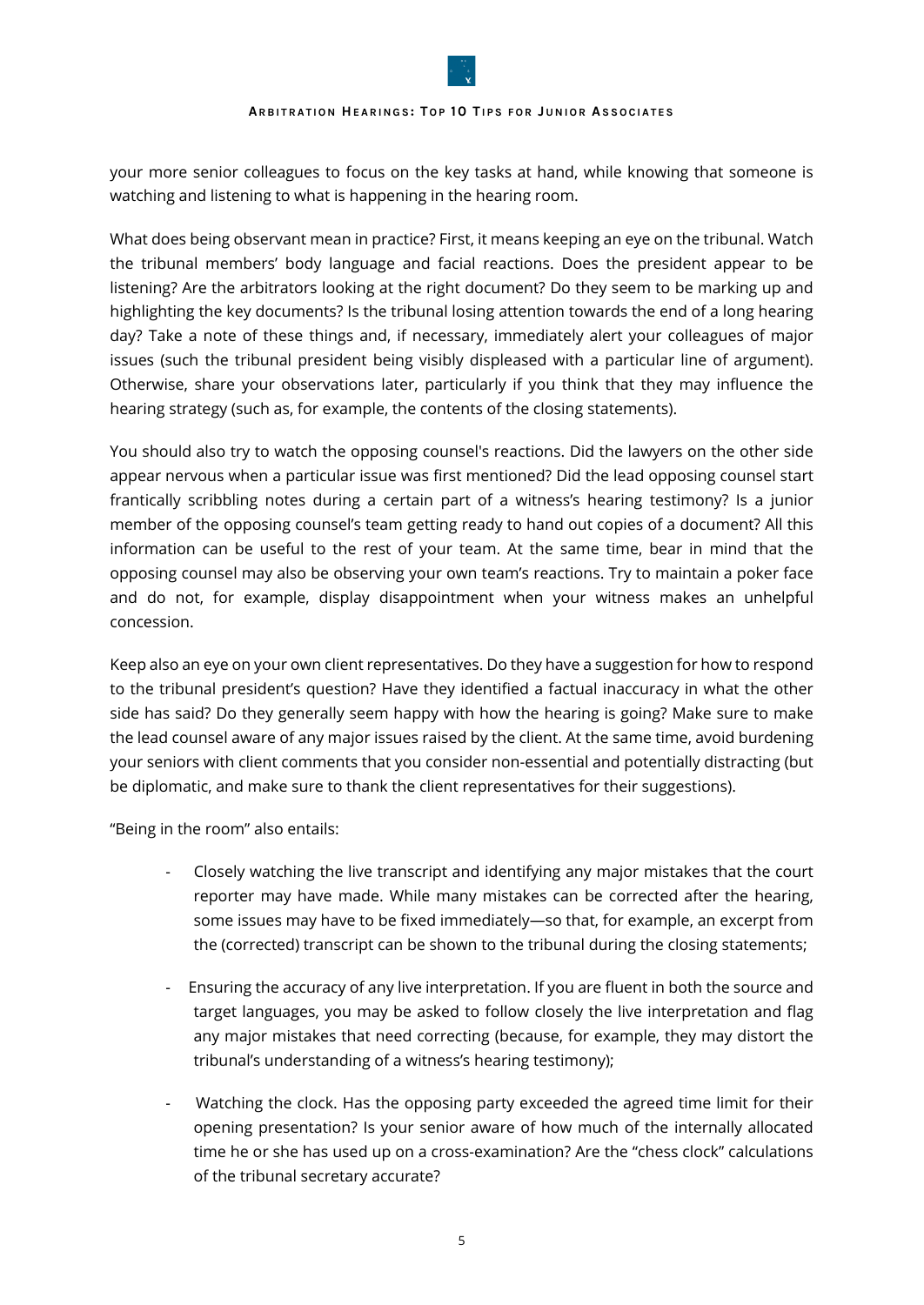

Reviewing the transcript: Following each day of the hearing, consider reviewing the hearing transcript, noting such things as (i) any items requiring follow up with the Tribunal; (ii) any issues that should be discussed with witnesses (subject to the sequestration rules); and (iii) useful concessions and other points for inclusion in the closing statement or post-hearing brief.

All these tasks require focus and attention, as well as prior coordination with the senior members of the team. They are the perfect illustration of ways in which a junior associate can significantly contribute to the overall success of the case.

## **7. Appreciate the importance of acting as the second chair**

A hearing looks very different from the perspective of the "first chair". The "first chair" is the lawyer playing the lead role during a particular phase of a hearing: the partner delivering the opening statement, the counsel or senior associate conducting a cross-examination, or the QC responding to the tribunal's questions. (The name derives from the fact that such an attorney will typically sit in the front row, in the chair closest to the tribunal.)

The role of the first chair requires total concentration on the key task at hand. At the same time, the first chair must multitask, adapting to an evolving situation and (ideally) keeping an eye on everything that is happening in the hearing room, including the ever-ticking clock. It is a nearimpossible task for a single person to do.

This is where the "second chair" comes in. The "second chair" is the lawyer who sits next to the first chair and assists with both the pre-hearing preparations and the actual delivery of oral submissions or examination of witnesses. The role can, sometimes, be played by more junior members of the counsel team, including junior associates.

If you have been asked to act as the second chair, take the challenge seriously. First, ask the first chair how much and what kind of assistance he or she will require. As mentioned (at point **4** above), everyone is different, and different first chairs will have different expectations.

Second, familiarise yourself with the relevant parts of the record, prepare your own bundle of key documents, and note down useful information. Consider sharing with the first chair whatever information you think he or she will find useful.

Third, reflect on what you know, and try to anticipate what might happen at the hearing. What questions might the tribunal ask? What will the opposing counsel say? Which exhibits could become relevant during a witness's testimony? By considering these issues in advance, and preparing potential responses, you will position yourself well for the role of the second chair.

Fourth, complete your final, pre-hearing preparations: save the case file to your computer, print out the key documents, stock up on post-it notes, and even fill the first chair's water glass.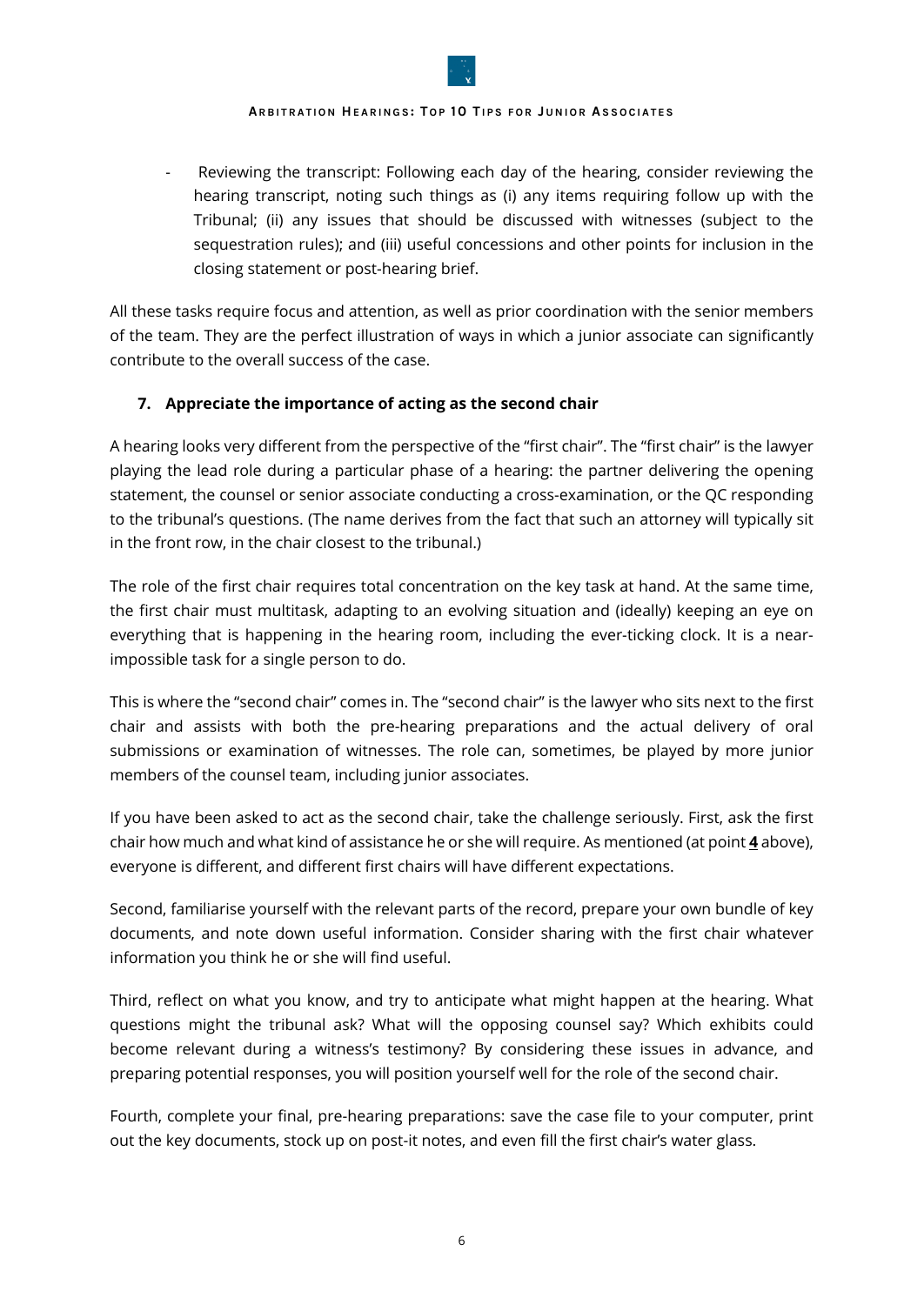

Finally, during the hearing itself, be ready to assist with anything and everything that might be needed: have on hand the documents to which the first chair may want to refer; be ready to filter through suggestions received from other team members; ensure that the speaker has clicked through to the correct slide; and keep an eye on the remaining time.

## **8. Be conscious of additional challenges posed by virtual hearings**

Virtual hearings are a relatively new phenomenon. While it has for a long time been relatively common to conduct a procedural call or a brief "oral submissions only" session by video, it is only during the COVID-19 era that it has become popular to conduct over a videoconferencing platform full merits hearings (involving the examination of witnesses and experts).

Because virtual hearings are new, everyone is still learning how best to approach them. As a junior, you are well positioned to anticipate potential technical problems, advise on IT issues (the videoconferencing platform, technical setup, software issues, etc.), and propose specific procedural solutions in the draft hearing protocol.

The key to success in any virtual hearing is testing: check if the speakers' audio is clear; ensure that the internet connection is fast enough; make sure that the entire team knows how to use the videoconferencing platform; and familiarise yourself with the document-sharing options. Test everything in advance. Organise at least one test session with all of the expected participants (tribunal, counsel, witnesses, experts, court reporters, interpreters, etc.)—or, at a minimum, with at least one person joining from all of the anticipated hearing locations.

Ensure you have the right equipment: a sufficient number of monitors, a good-quality headset, a stable internet connection, and  $-$  particularly if you anticipate appearing on camera  $-$  a highresolution webcam and sufficient lighting.

Consider in advance internal communications: particularly if each team member is joining from a different location, it will be essential to have an effective way of exchanging messages. Agree on the appropriate communication tool (such as WhatsApp), consider setting up a "breakout room", and collect everyone's phone numbers.

If you are asked to display ("share") electronic documents, take this role seriously. Review the documents in advance (make sure that they are stamped and consecutively page numbered) and, if possible, ask your seniors for specific document-displaying directions ("when I say X, open Exhibit A; then, scroll to page Y; and zoom in on paragraph Z"). Bear in mind that documents will appear differently on different devices, and you will not be able to see what others are seeing. If using Zoom, make sure to "share" the specific document, rather than your entire screen.

Virtual hearings pose some unique challenges. It is, for example, more difficult to feel the same level of adrenaline as during in-person hearings and, consequently, to perform equally well. Even if your camera is switched off and you start experiencing the "Zoom fatigue," try to stay alert throughout the hearing and be on the lookout for opportunities to help.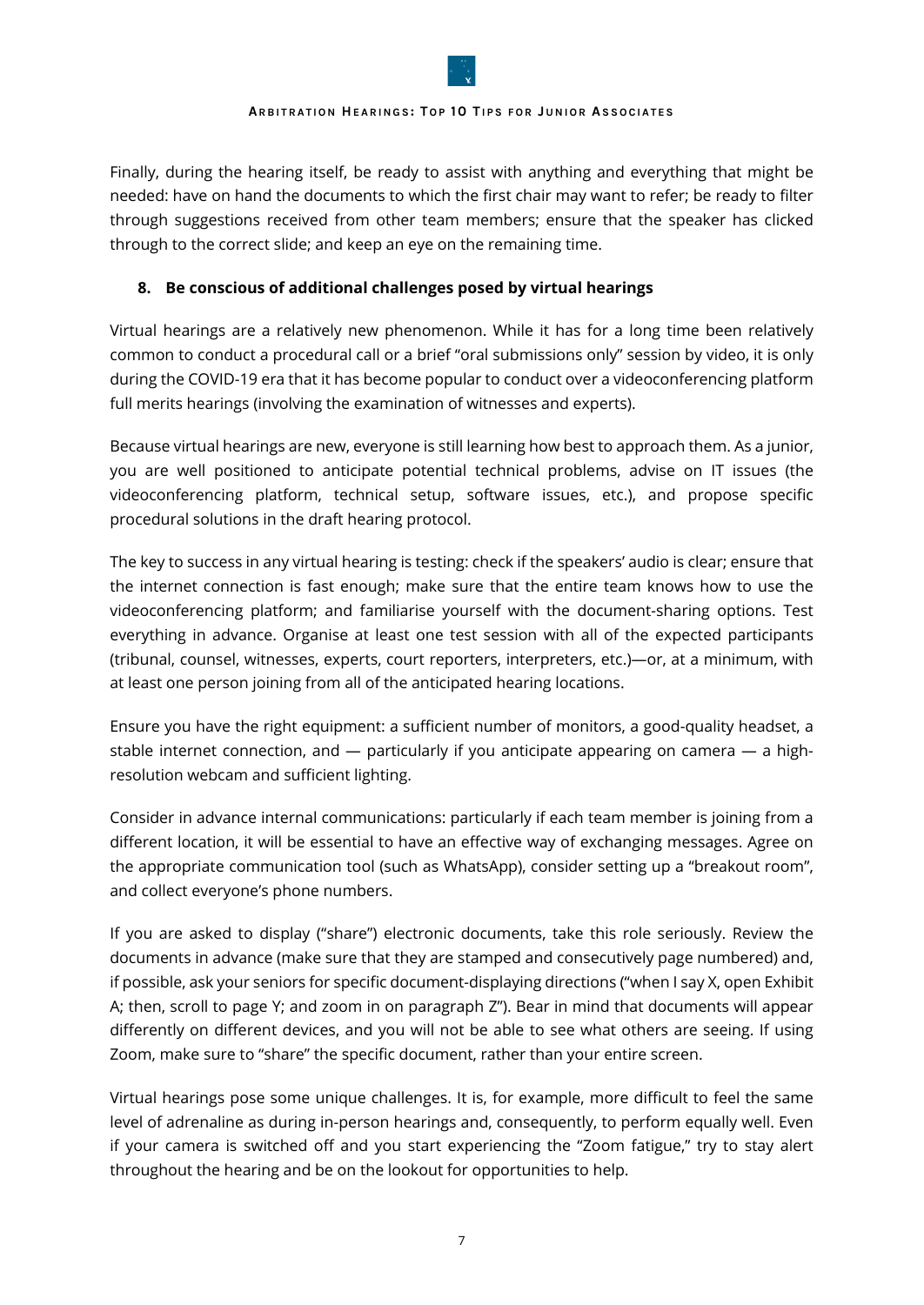

## **9. Manage your stress and energy levels**

Hearings (and the preceding preparations) can be stressful and exhausting. Expect this, and prepare for it in advance. Try to minimise any non-case-related disruptions by dealing in advance with any private errands, setting your out-of-office message, and even (if you find it useful) preparing a list of what you will wear on each day of the hearing. Once the hearing starts, it will require 100% of your attention.

Bear in mind that while the hearing days will typically coincide with the normal business hours, the evenings and nights will be spent on preparations for the next day, while early mornings may involve last-minute checks and printing. Be prepared for this and manage your energy levels. Consider dividing the work with other associates, skip non-essential parts of the hearing in order to get some rest, and don't forget to sleep! You will no doubt need to stretch yourself, but know your limits. You will be of little use to anyone if you over-work yourself to the point of complete exhaustion.

While this may be difficult at times, try to stay positive, and do not let fatigue and stress affect you. On the contrary, try to show a positive attitude and even humour. Your colleagues will appreciate it.

Finally, do not plan anything for immediately after the hearing. You will need plenty of rest!

## **10. Learn from your experience**

Treat each hearing as an opportunity to learn and develop as a lawyer. If possible, try to note down throughout the hearing anything new that you have learned. Such reflections can vary from minor, technical issues (for example, "in the future, let's ensure we apply consecutive page numbering to all of our exhibits") to big-picture, strategic lessons (for example, "we gained an advantage by diligently using our allocated time").

Once the curtain has fallen—the closing statements have been delivered, hands have been shaken, and the hearing room has emptied—try to reflect on the experience and debrief with your team. What surprised you? What went particularly well? What could have been done better?

Remember also to ask your colleagues for feedback on your performance and suggestions for how you can perform better at the next hearing.

**\***

## **BONUS: Become a better advocate by serving as a tribunal secretary**

If you are lucky, you may be asked to assist an arbitral tribunal as a "tribunal secretary"—a person whose role is to help with the administrative aspects of the case. While it is not every day that junior associates get to act as tribunal secretaries, you may receive such an opportunity if, for example,